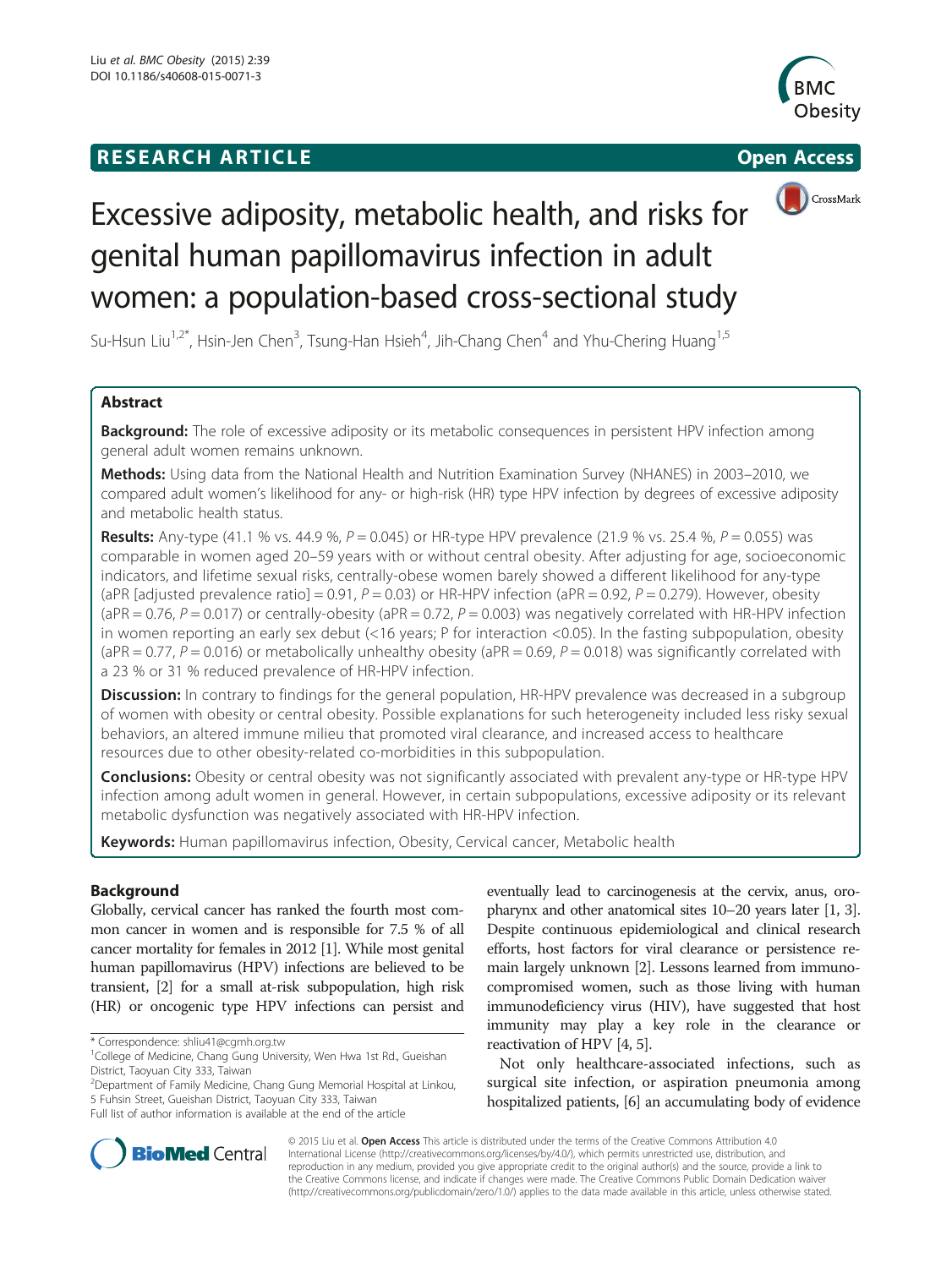has suggested that obesity may predispose individuals to an increased risk for acute and chronic community-acquired infections, such as H1N1 influenza virus, [\[7](#page-7-0)] herpes simplex virus type 1 (HSV-1) [\[8\]](#page-7-0) or HPV. [[9](#page-7-0)] Comparing healthy obese (BMI  $\geq$  25) with lean (BMI < 25) subjects, Nieman and colleagues found that obesity was associated with differences in numbers and chemotactic responses in subsets of immune cells [\[10\]](#page-7-0). Despite this growing body of evidence showing that a pro-inflammatory state is often associated with excess adiposity and its metabolic consequences, [\[11](#page-7-0)] it remains unclear whether women of excessive adiposity have an altered immune status affecting their likelihood for HPV persistence.

Previously, we and other colleagues have shown that obesity or central obesity did not predict the incidence or regression of HPV DNA detection among a cohort of U.S. perimenopausal women (aged 35–60) over a median follow-up period of 18 months [\[12\]](#page-7-0). As BMI may not optimally reflect an individual's visceral adiposity, [[13](#page-7-0)] studies have suggested alternative indices, such as waist circumference (WC), [[14](#page-7-0)] waist-to-height ratio (WHtR), [[15\]](#page-7-0) or waist-to-hip ratio (WHR) [[16](#page-7-0)] to better correlate with the dysmetabolic state or the degree of low grade inflammation. Our early cohort study did not address the potential health effects of excess adiposity on HPV infection among adult women in general. Nor did it identify any subgroups of women who may have differential risks for persistent HPV infections.

Recently, metabolic health has gained an increasing attention to its potential mediating role in cardiovascular diseases [[17\]](#page-7-0) and cancers [\[18](#page-7-0)]. Yet, few studies have specifically investigated on metabolic health in obesityrelated infection risks. The previous prospective study did not specifically examine the role of women's metabolic health in HPV infection due to the lack of relevant measurements [\[12](#page-7-0)]. Assuming that HPV prevalence parallels women's risk for chronic, persistent HPV infection at the population level, [[19\]](#page-7-0) we aimed to compare HPV prevalence between women with and without excessive adiposity, as determined by a large waist (>88 cm, central obesity) or by BMI (≥30 Kg/m<sup>2</sup>), using data from the continuous National Health and Nutrition Exam Survey (NHANES) in 2003–2010. Also, we sought to explore whether women's risk for persistent HPV infection differed by metabolic health status in the fasting subgroup. In particular, we attempted to identify subpopulations of women with susceptibility or resistance to HPV persistence if applicable.

# Methods

#### Study design and population

The National Center for Health Statistics (NCHS) has obtained ethical approval from NCHS Research Ethics Review Board before each survey cycle [\[20\]](#page-7-0). Details

regarding the survey design, contents of questionnaire, and data collection of the continuous NHANES program can be accessed online [[21\]](#page-7-0). In brief, adults aged 20 or older were interviewed during a household visit and examined at the mobile examination center (MEC) where specimens were also collected. Comprehensive demographic, socioeconomic and behavioral information were documented at the interview. For the subgroup analysis, we included women whose anthropometric measures and fasting laboratory findings were available for characterizing a subject's metabolic health status. Only women attending the morning session and who had fasted  $\geq 8$  h were included for the subgroup analysis. Selfreported pregnancy status at the time of the exam was further confirmed by results of urine pregnancy test. As the current study involved secondary analysis of publicly available, de-identified data, the institutional review boards of the Chang Gung Memorial Hospital at Linkou has reviewed the analytic plan and waived the consenting requirement (No.102–0389B).

## Data collection

In 2003–2004, HPV DNA extracted from women's selfcollected vaginal swabs were tested for the presence of 37 HPV types using the Roche prototype line blot assay, which was replaced by the Roche Linear Array (LA) kit since 2005 [[21\]](#page-7-0). Residual DNA extracts from NHANES 2003–2004 were thus retyped using the LA kit to allow for data comparison and trend analysis [\[22\]](#page-7-0). The current analysis was based on the LA genotyping results, and a swab result was excluded when the swab was negative for human β-globin. Any-type HPV positivity was defined by at least one positive out of 37 genotypes whereas oncogenic type positivity was determined by positive findings in the following 14 types: 16, 18, 31, 33, 35, 39, 45, 51, 52, 56, 58, 59, 66, and 68 [[21\]](#page-7-0).

#### Definitions for excess adiposity

Obesity was defined based on WHO classification (BMI ≥  $30 \text{ kg/m}^2$ ) [\[23](#page-7-0)] whereas central obesity was determined based on the National Cholesterol Education Program's Adult Treatment Panel III report (ATP III, >88 cm for women) [\[24](#page-7-0)]. A cut-off value of 0.6 was employed for using waist-to-height ratio (WHtR) to characterize women of a large waist [\[15\]](#page-7-0).

# Definitions for metabolic health

For the fasting subgroup, the ATP III criteria was also adopted for defining metabolic syndrome (MetS) according to the presence of the following metabolic risk factors, including central obesity; the diagnosis of or the current use of prescription drugs for hypertension (blood pressure ≥130/ 85 mmHg) or diabetes (fasting glucose  $\geq 100$  mg/dL); a dyslipidemic profile (triglyceride [TG] ≥ 150 mg/dL or high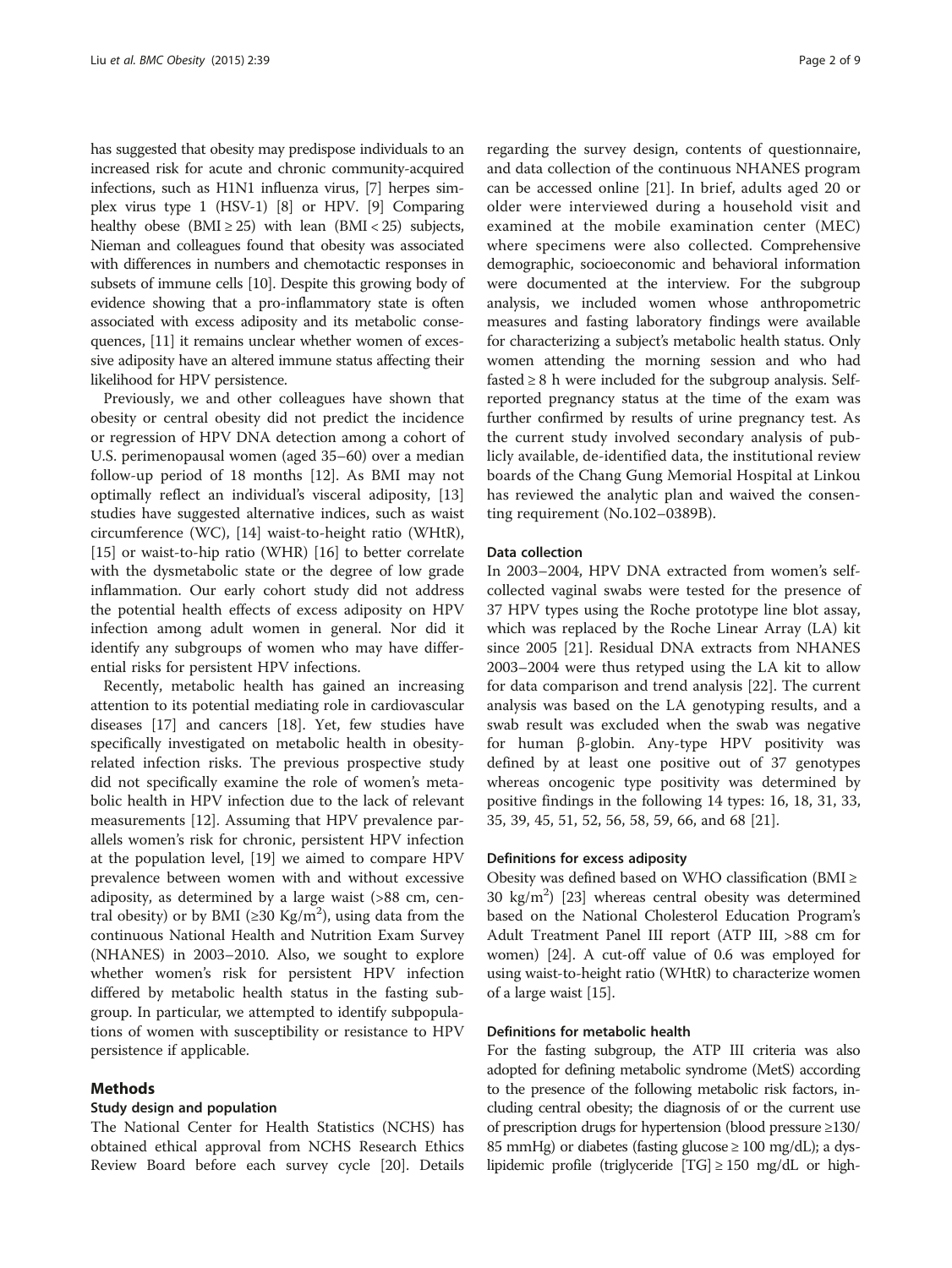density cholesterol [HDL] <50 mg/dL for women). A previously published definition was applied to defining individual metabolic health status as healthy (none or one of metabolic risk factors) or unhealthy (two or more metabolic risk factors) such that participants were further grouped into one of the four metabolic-obese phenotypes based on their obesity and metabolic health status- metabolically healthy and nonobese (MHNO), metabolically healthy but obese (MHO), metabolically unhealthy nonobese (MUNO) and metabolically unhealthy obese (MUO) [[25\]](#page-7-0). Different criteria for central obesity (WHO recommendation: 80 cm for Europid or Non-Hispanic White women) [\[26\]](#page-7-0), hypertriglyceridemia (177 mg/dL or 2.0 mmol/L) and for MetS (The International Diabetes Federation [IDF] consensus) [\[27](#page-7-0)] were considered in separate sensitivity analyses.

# Other covariates

A participant's race or ethnicity identity was grouped into one of the following categories: non-Hispanic White, non-Hispanic Black, and others including Mexican American. Women were also classified as being married, single, or living with a partner according to self-reported relationship at the time of the interview. The question about health insurance coverage did not discern about public or private insurance providers. Information regarding other cardio-metabolic risk factors was based on self-report, including the medical history of hypertension and diabetes. To avoid surveillance bias, we did not consider a participant's average blood pressure measurement (systolic >140 mg or diastolic >85 mg) or plasma levels of fasting glucose (>100 mg/dL, if available) at the time of the survey but only her self-reported clinical diagnosis and prescribed medication usage to infer her medical conditions.

Behavioral risk factors included: lifetime smoking ≥100 pieces, alcohol use >12 drinks in the previous 12 months; sexual exposure history as categorized by numbers of cumulative and recent sexual partners: low (lifetime sexual partners <5), moderate (lifetime sexual partners  $\geq 5$  and recent sexual partners <5 over the previous 12 months), and high risk (both lifetime and recent sex partners  $\geq 5$ ); self-reported use of condom (not always versus always) in the previous 30 days (in 2003–2004) or in the previous 12 months (in 2005–2010); current use of oral contraceptive use or not.

# Statistical analysis

Applying sampling weights to account for the multilevel, stratified, probability sampling and non-response rates in the NHANES, [[22\]](#page-7-0) we calculated populationbased prevalence estimates of any-type HPV infection for the overall study populations and by age groups, race or ethnicity, survey years, and other individual characteristics. We compared prevalence of any-type and HR-type HPV by nominal covariates using design-based Chi-

squared statistics. Due to the high prevalence of HPV infection, we applied Poisson regression models to compare adjusted prevalence ratios [\[28\]](#page-7-0). We also confirmed model results with those obtained by use of negative binomial models to ensure the variance assumption was not violated in Poisson models. In addition to stratified analysis, we further evaluated the following explanatory variables for a potential modulating effect on the adiposity-HPV association: age (<35 vs. 35 years or older); ethnicity (non-Hispanic white vs. non-Hispanic black vs. others); education (high school or fewer vs. college or higher); age at sexual debut (<16 vs. 16 years or older); high cumulative sexual exposure (<5 vs. 5 lifetime sex partners or more). All analysis was performed in Stata 13 with a two-tailed significance level of 0.05 [[29\]](#page-7-0).

# Results

In 2003–2010, 16,729 adults aged 20 years or older completed measurements of blood pressure, body weight and height, and waist circumference (Additional file [1](#page-6-0): Figure S1). Women aged 20–59 years were asked to provide a vaginal swab, from which the LA genotyping results for HPV DNA testing were available from 5372 individuals. Among 4172 women who were included in the primary analysis (Additional file [1](#page-6-0): Figure S1), there was no significant temporal change in any-type or HR-type HPV prevalence across the eight survey years ( $P = 0.143$  and  $P = 0.853$ , respectively, Table [1\)](#page-3-0).

## Excess adiposity and HPV infection

Women with central obesity had a slightly reduced (any-type: 41.1 % vs. 44.9 %,  $P = 0.045$ ) or comparable (HR-type: 21.9 % vs. 25.4 %,  $P = 0.055$ ) HPV prevalence. BMI-based adiposity measures, such as obesity  $(P = 0.451$  for any-HPV;  $P = 0.191$  for HR-HPV) and BMI categories  $(P = 0.36$  for any-HPV;  $P = 0.345$  for HR-HPV), were not associated with HPV prevalence (Table [1\)](#page-3-0). Except for a diabetic history and current use of oral contraceptives, women who were positive for anytype and HR-type HPV DNA testing were likely to be young (Fig. [1\)](#page-4-0) and shared common socio-demographic and behavioral risk factors (all P-values <0.001, Table [1](#page-3-0)). After adjusting for age, socio-economic factors and risky behaviors, centrally-obese women had a 9 % reduced prevalence for any-HPV ( $aPR = 0.91$ , 95 % confidence interval  $\text{[CI]} = 0.84 - 0.99$ ;  $P = 0.03$ ) but not for HR-HPV  $(aPR = 0.92, 95 % CI = 0.79-1.07; P = 0.279)$  infection as compared to women of normal WC (≤88 cm). Meanwhile, neither obesity nor a high waist-to-height ratio (>0.6) showed statistical associations with any-type or HR-type HPV infections (Table [2\)](#page-4-0).

In women who reported an early sex debut (<16 years), we noted that, obese women had 24 % lower likelihood for HR-HPV infection (aPR =  $0.76$ ,  $P = 0.017$ ) than their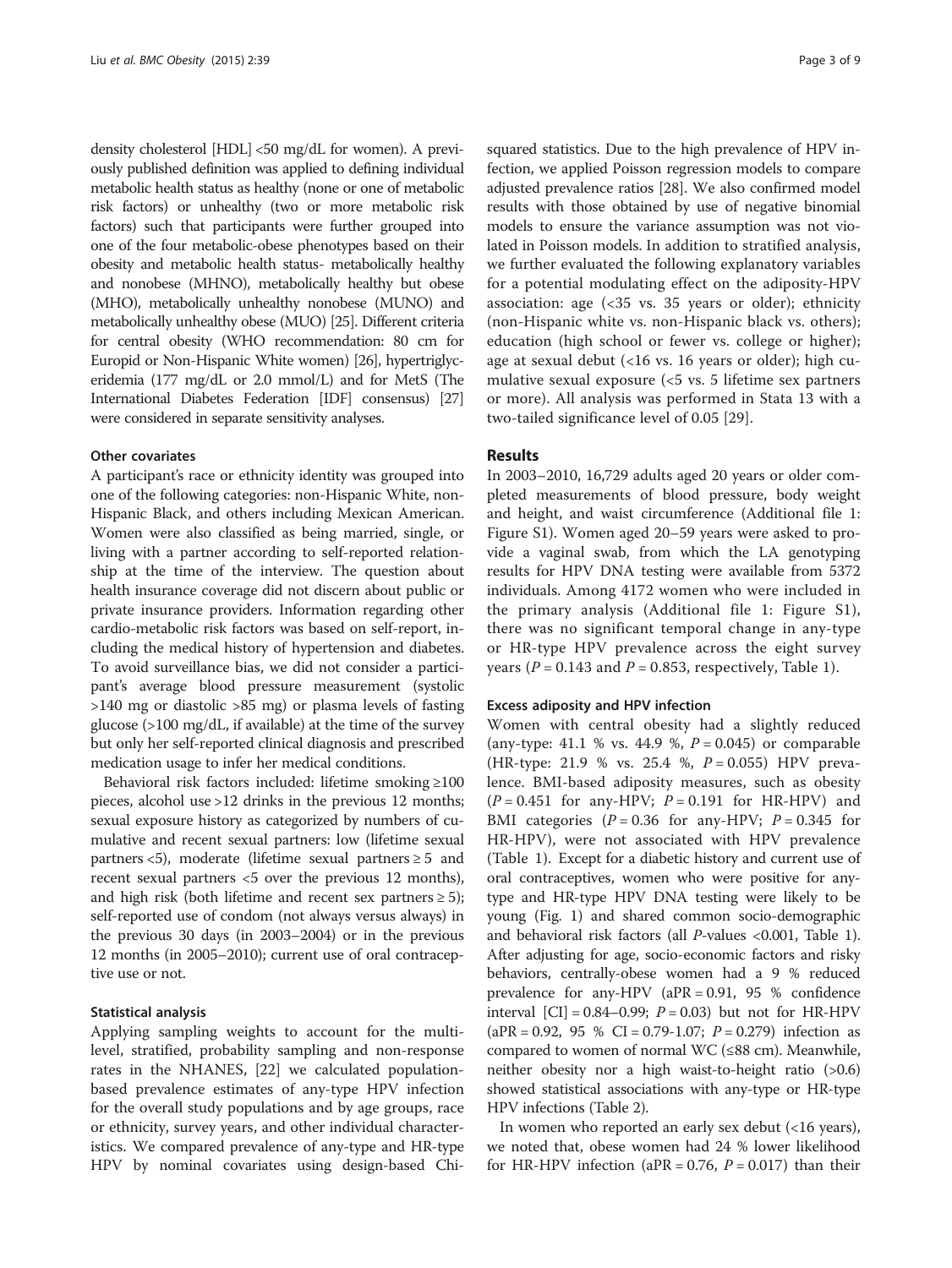<span id="page-3-0"></span>Table 1 Weighted prevalence of any-type and high-risk type HPV by selected characteristics of women aged  $20-59$  ( $N = 4172$ ) in NHANES 2003–2010

| Participant characteristics                  | Any-type HPV |                      | High-risk type<br><b>HPV</b> |                         |  |
|----------------------------------------------|--------------|----------------------|------------------------------|-------------------------|--|
|                                              | %            | p-value <sup>a</sup> | %                            | $p$ -value <sup>a</sup> |  |
| Overall                                      | 42.6 %       |                      | 23.3 %                       |                         |  |
| Survey year                                  |              |                      |                              |                         |  |
| 2003-2004                                    | 47.2 %       | 0.143                | 23.5 %                       | 0.853                   |  |
| 2005-2006                                    | 40.3 %       |                      | 24.7 %                       |                         |  |
| 2007-2007                                    | 41.5 %       |                      | 22.7 %                       |                         |  |
| 2009-2010                                    | 42.4 %       |                      | 22.7 %                       |                         |  |
| Adiposity metrics                            |              |                      |                              |                         |  |
| Central obesity: waist > 88 cm               | 41.1 %       | 0.045                | 21.9%                        | 0.055                   |  |
| waist $\lt$ = 88 cm                          | 44.9 %       |                      | 25.4 %                       |                         |  |
| Obesity: $BMI > = 30$ Kg/m2                  | 41.7 %       | 0.451                | 22.0 %                       | 0.191                   |  |
| BMI < 30 Kg/m2                               | 43.2 %       |                      | 24.0 %                       |                         |  |
| Waist-to-height ratio: $\geq 0.6$            | 42.5 %       | 0.884                | 22.2 %                       | 0.209                   |  |
| < 0.6                                        | 42.7 %       |                      | 24.0 %                       |                         |  |
| BMI, Kg/m <sup>2</sup>                       |              |                      |                              |                         |  |
| $18.5 - 25$                                  | 42.4 %       | 0.360                | 23.9 %                       | 0.345                   |  |
| $25 - 30$                                    | 44.2 %       |                      | 24.3 %                       |                         |  |
| $30 - 35$                                    | 39.7 %       |                      | 20.3 %                       |                         |  |
| $\geq 35$                                    | 43.6 %       |                      | 23.6 %                       |                         |  |
| Socio-demographics                           |              |                      |                              |                         |  |
| Age, years                                   |              |                      |                              |                         |  |
| $20 - 34$                                    | 51.8 %       | < 0.001              | 33.9 %                       | < 0.001                 |  |
| $35 - 49$                                    | 40.1 %       |                      | 20.2 %                       |                         |  |
| $50 - 59$                                    | 35.0 %       |                      | 14.8 %                       |                         |  |
| Race/ethnicity                               |              |                      |                              |                         |  |
| Non-Hispanic White                           | 39.6 %       | < 0.001              | 21.8 %                       | < 0.001                 |  |
| Non-Hispanic Black                           | 59.9 %       |                      | 33.0 %                       |                         |  |
| Mexican American/others                      | 43.3 %       |                      | 23.1 %                       |                         |  |
| Education ≥ College degree                   | 33.0 %       | < 0.001              | 15.6 %                       | < 0.001                 |  |
| High school or less                          | 46.4 %       |                      | 26.3 %                       |                         |  |
| Marital status                               |              |                      |                              |                         |  |
| Married                                      | 30.0 %       | < 0.001              | 13.9 %                       | < 0.001                 |  |
| Single                                       | 59.2 %       |                      | 35.7 %                       |                         |  |
| Living with a partner                        | 59.0 %       |                      | 35.5 %                       |                         |  |
| Health insurance coverage <sup>b</sup> : yes | 40.0 %       | < 0.001              | 21.6 %                       | < 0.001                 |  |
| no                                           | 54.2 %       |                      | 30.7 %                       |                         |  |
| Behavioral risks                             |              |                      |                              |                         |  |
| Hypertension history <sup>c</sup> : yes      | 41.1 %       | 0.419                | 20.2 %                       | 0.021                   |  |
| no                                           | 43.0 %       |                      | 24.2 %                       |                         |  |

Table 1 Weighted prevalence of any-type and high-risk type HPV by selected characteristics of women aged  $20-59$  ( $N = 4172$ ) in NHANES 2003–2010 (Continued)

| Diabetes history <sup>d</sup> : yes                         | 46.5 %               | 0.285          | 19.0 %  | 0.209   |         |
|-------------------------------------------------------------|----------------------|----------------|---------|---------|---------|
|                                                             | no                   | 42.5 %         |         | 23.7 %  |         |
| Lifetime smoking: $\geq$ 100 cigarettes                     |                      | 49.4 %         | < 0.001 | 26.4 %  | 0.004   |
|                                                             | $<$ 100 cigarettes   | 37.3 %         |         | 20.9 %  |         |
| Last 12 months had<br>$\geq$ 12 alcohol drinks <sup>e</sup> | 44.4 % 0.001         |                | 25.0 %  | < 0.001 |         |
|                                                             | < 12 alcohol drinks  | 37.7 %         |         | 18.7 %  |         |
| Age at sex debut $> = 16$                                   |                      | 39.3 % < 0.001 |         | 21.6 %  | < 0.001 |
|                                                             | $<$ 16               | 52.8 %         |         | 28.6 %  |         |
| Number of lifetime sex partners<br>$> = 5^{\dagger}$        |                      | 54.5 % < 0.001 |         | 31.3 %  | < 0.001 |
|                                                             | $\leq 5$             | 28.2 %         |         | 14.1 %  |         |
| Condom use: not always <sup>9</sup>                         | 50.6 %               | < 0.001        | 32.0 %  | < 0.001 |         |
| Always                                                      |                      | 37.7 %         |         | 19.4 %  |         |
| Use of birth control pills: currently <sup>h</sup>          | 45.7 % 0.173         |                | 29.2 %  | 0.003   |         |
|                                                             | Not currently 42.3 % |                |         | 22.5 %  |         |

BMI body mass index, SE standard error

<sup>a</sup>P-value for survey-based Chi-squared test

<sup>b</sup>Six women had a missing value

c Eleven women had a missing value

dTwenty women had a missing value

e Three women had a missing value

f Forty women had a missing value

<sup>9</sup>Question was asked regarding the previous 30 day alcohol use in 2003-2004 but the previous 12 months in 2005–2010; 652 women did not answer this question

hFourteen women had a missing value

counterparts whereas women who had sex debut at age 16 or later had a comparably low HR-HPV prevalence regardless of their BMI ( $P$ -value for interaction = 0.006, Table [3\)](#page-5-0). Likewise, we also observed such differential effect on the association between central obesity and HR-HPV ( $P$ -value for interaction = 0.019, Table [3](#page-5-0)) by early sex debut. Despite of an overall null association between obesity or central obesity with any-type HPV infection, centrallyobese women were at a 13 % reduced probability for anytype HPV infection as compared to women with a normal WC (aPR =  $0.87$ ,  $P = 0.028$ ) only in the non-Hispanic White subpopulation; though such racial differences were not statistically significant (Additional file [1](#page-6-0): Figure S2).

# Metabolic health and HPV infection

Among 1987 fasting women who were included for the subgroup analysis, prevalence of any-type (42.3 %) or oncogenic (22.9 %) HPV infection was comparable to that of the primary study population (Table 1). Despite that women of excess adiposity were similarly distributed in the fasting subgroup (Additional file [1:](#page-6-0) Table S1) as compared to the primary study population, fasting women who were positive for oncogenic HPV were more likely to be in the lean or normal-waist group (all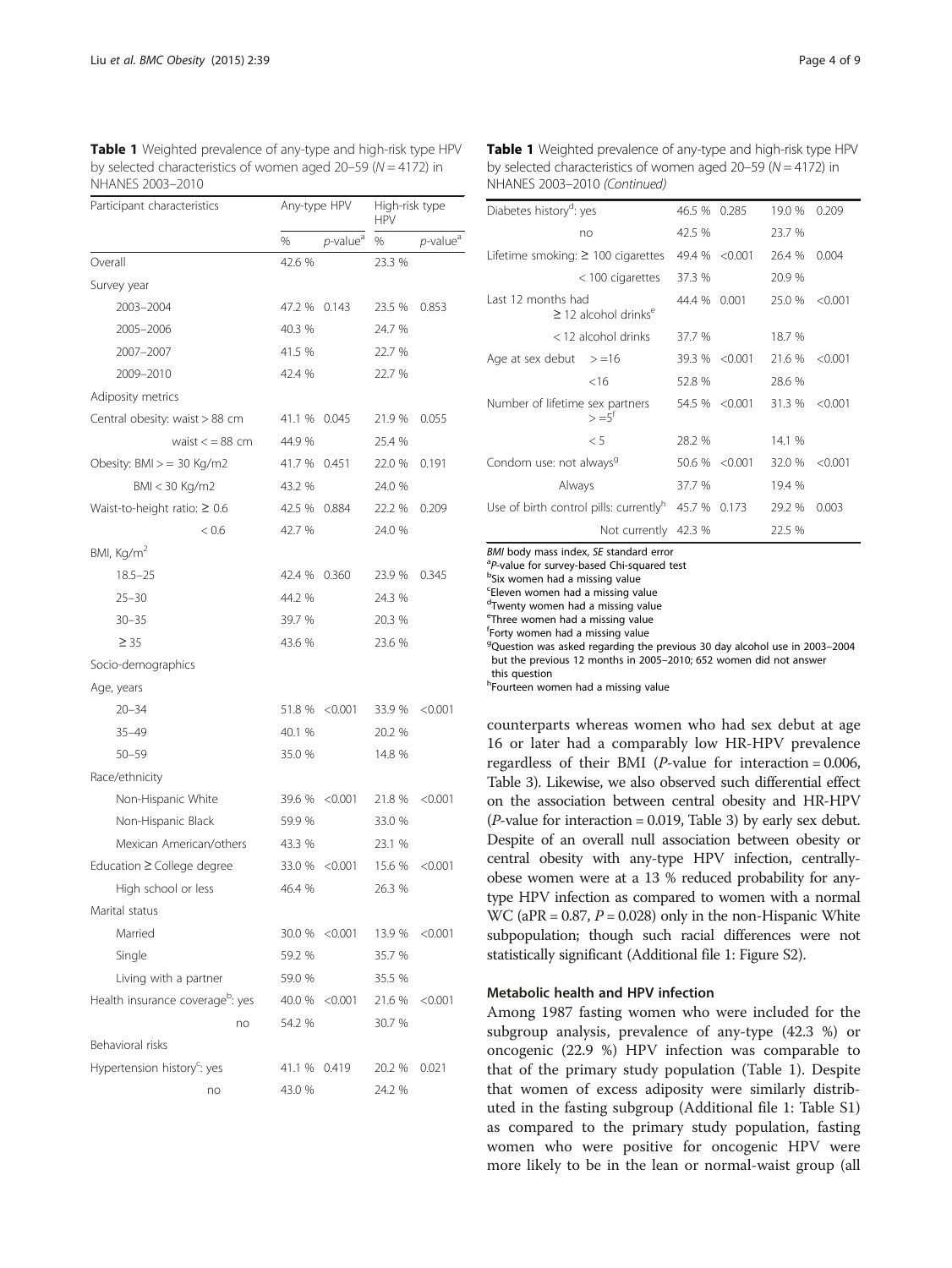<span id="page-4-0"></span>

P-values <0.05) in univariate analysis. Additionally, 57.9 % of fasting women were metabolically healthy with a BMI at the normal range, 7.7 % were metabolically unhealthy non-obese (MUNO), 16.0 % were metabolically healthy yet obese (MHO); 18.5 % met the ATP III criteria for metabolic syndrome and were obese. Prevalence of any-type HPV for women in the four metabolic health-obese groups was alike  $(P = 0.372)$  whereas that of oncogenic HPV was substantially lower in obese women with MetS (14.9 %,  $P = 0.005$ ). Otherwise, distributions of fasting women with positive HPV DNA for any type or oncogenic types were also similar among different groups as compared to the primary population (Additional file [1](#page-6-0): Table S2).

Results of multivariable Poisson regression showed that, in general, neither excessive adiposity nor metabolic health status was correlated with any-type HPV infection (Table [4](#page-5-0)). Nevertheless, obese women overall had a 23 % reduction in HR-HPV infection as compared to that of normal-BMI individuals ( $aPR = 0.77$ ,  $P = 0.016$ ; Table [4](#page-5-0)). Metabolically unhealthy obese women also had a more than 30 % lower probability for HR-HPV infection than women with normal BMI and metabolic health status did (aPR =  $0.69$ ,  $P = 0.018$ ; Table [4](#page-5-0)). We did not identify any significant host characteristics that moderated fasting women's likelihood for HPV infection in further subgroup analysis.

# **Discussion**

The current study extended a previous investigation on the obesity-HPV association from a specific age group (aged 35–60) [\[12](#page-7-0)] to adult women in general (aged 20–59). Overall, we found a null or weak association between obesity or central obesity and HPV infection in this nationallyrepresentative adult female population. However, subgroup analysis showed that obese or centrally-obese women had a significantly reduced HR-HPV infection among those who reported an early sex debut

Table 2 Results of multivariable Poisson regression on any- or high risk-type HPV prevalence by central obesity or obesity, adult women aged 20–59 ( $N = 4126<sup>a</sup>$ ) in NHANES 2003–2010

|                                            | Any-HPV          |         |      |                 | HR-HPV           |         |       |                 |
|--------------------------------------------|------------------|---------|------|-----------------|------------------|---------|-------|-----------------|
|                                            | aPR <sup>b</sup> | 95 % CI |      |                 |                  | 95 % CI |       |                 |
|                                            |                  |         | UL   | <i>p</i> -value | aPR <sup>b</sup> |         | UL    | <i>p</i> -value |
| WHtR > 0.6                                 | 0.98             | 0.90    | 1.07 | 0.671           | 0.95             | 0.84    | 0.08  | 0.437           |
| Obesity (BMI $\geq$ 30 kg/m <sup>2</sup> ) | 0.94             | 0.86    | 1.02 | 0.109           | 0.90             | 0.79    | 1.02  | 0.097           |
| Central obesity (waist >88 cm)             | 0.91             | 0.84    | 0.99 | 0.030           | 0.92             | 0.79    | l .07 | 0.279           |

BMI body mass index. CI confidence interval, aPR adjusted prevalence ratio, LL lower limit, UL upper limit, WHtR Waist-to-height ratio <sup>a</sup>Forty out of 4172 women had missing formation about number of lifetime partners; six were missing information about health insurance coverage b<br>Adjusting for survey cycle, age, race/ethnicity, college degree or not, marital status, health insurance coverage or not, and lifetime sexual exposure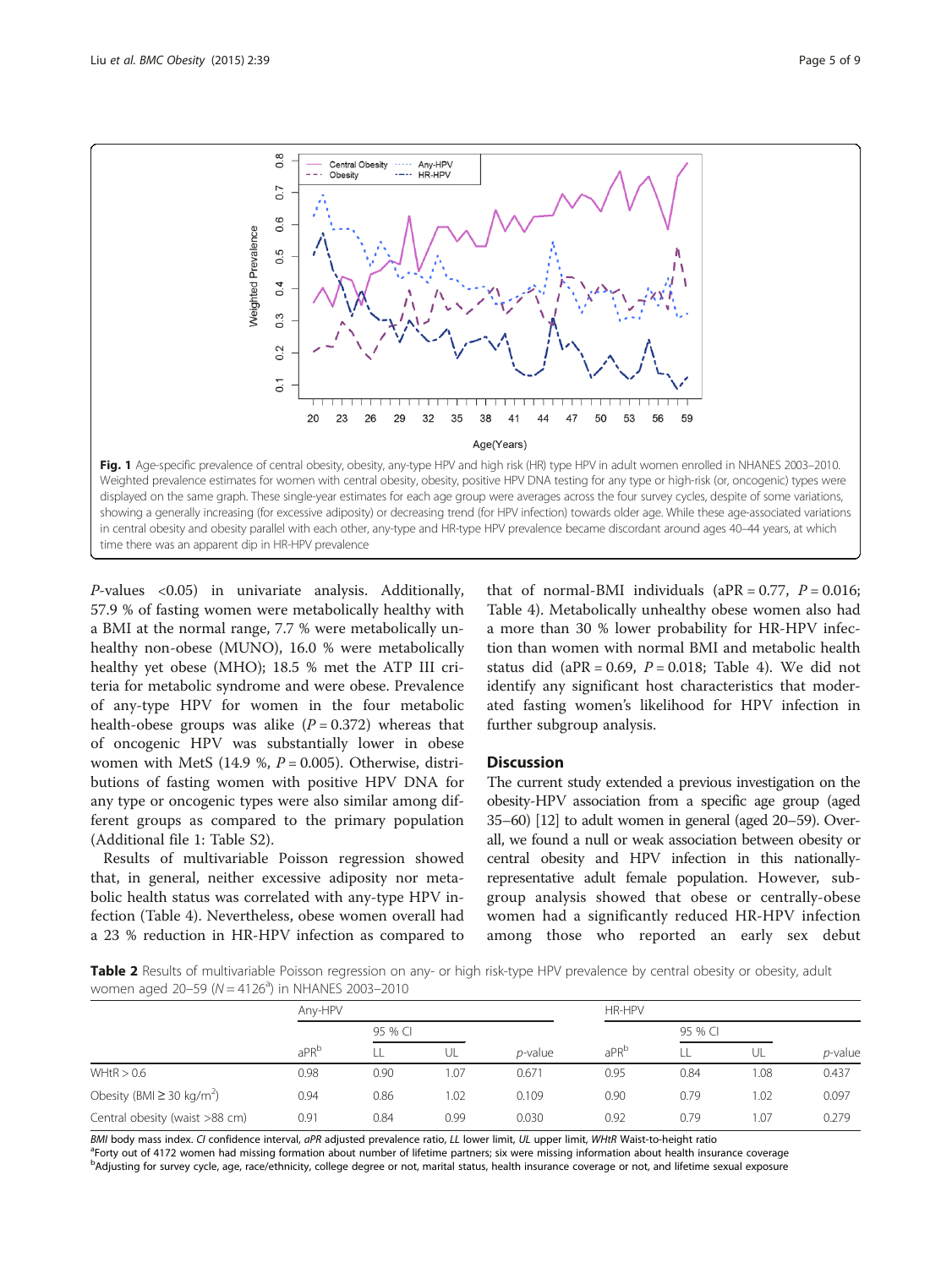<span id="page-5-0"></span>Table 3 Results of stratified analysis by age first sex debut suggesting differential modulating effects the associations between excessive adiposity and risks for high-risk type HPV infection among adult women in NHANES 2003-2010 ( $N = 4124^a$ )

| HR-HPV                                            | Reported age at first sex |                         |      |                 |                           |         |       |                 |
|---------------------------------------------------|---------------------------|-------------------------|------|-----------------|---------------------------|---------|-------|-----------------|
|                                                   |                           | $<$ 16 years (n = 1112) |      |                 | $>$ = 16 years (n = 3012) |         |       |                 |
|                                                   |                           | 95 % CI                 |      |                 |                           | 95 % CI |       |                 |
|                                                   | aPR                       |                         | UL   | <i>p</i> -value | aPR                       |         | UL    | <i>p</i> -value |
| Obesity vs. BMI < 30 kg/m <sup>2*</sup>           | 0.76                      | 0.60                    | 0.95 | 0.017           | 0.98                      | 0.85    | r. 13 | 0.744           |
| Central obesity vs. WC $\leq$ 88 cm <sup>**</sup> | 0.72                      | 0.59                    | 0.89 | 0.003           | 1.03                      | 0.86    | .24   | 0.726           |

aPR adjusted prevalence ratio, BMI body mass index, CI confidence interval, HR high risk type, LL lower limit, NHANES National Health and Nutrition Examination Survey, UL upper limit, WC waist circumference

\**P* for interaction = 0.006<br>\*\**P* for interaction = 0.019

\*\*P for interaction = 0.019<br><sup>a</sup>Forty out of 4172 women had missing formation about number of lifetime partners; six were missing information about health insurance coverage; two did not report age at sex debut

(<16 years) or those included in the fasting subpopulation. We proposed three potential mechanisms for these observed negative correlations.

First, despite the early sex debut, adult women with excessive adiposity might have a lower HPV burden than women with normal BMI or WC. Early studies on adolescents have consistently linked early sex debut to an increased risk for sexually transmitted infections (STI), including HPV infection [\[30, 31](#page-7-0)]. The heightened STI risks were reportedly mediated by concomitant risky behaviors such as frequency of sex, irregular use of condom, alcohol use and a smoking habit [\[31](#page-7-0)]. In our analysis, additional adjustment for behavioral factors, such as condom use, drinking history in the last 12 months and cumulative smoking exposure did not change our results. It was possible that obese or centrally obese women who initiated sex activities early may have had a less risky behavioral profile, either in adolescence or early adulthood, resulting in fewer new acquisitions or re-infections overall.

Secondly, we hypothesized that the altered host immune responses in obese or centrally-obese women may have facilitated viral clearance (in adolescence) or suppress viral reactivation from latent, persistent HPV infections (in mid- or late adulthood). Higher concentrations of several cytokines, including tumor necrosis factor (TNF)-α, interleukin (IL)-6 and others, were found in immature cervical epithelium than those in mature, squamous cervical epithelium [[32](#page-7-0)]. Whether such elevation in innate immune responses translates into effective defenses against viral pathogens in adolescents remains unknown. Women who had been obese (or centrally-obese) since adolescence could have outperformed their peers in controlling early HPV infections due to their pro-inflammation milieu. Besides, for adult women with excessive adiposity, their hyper-activated adaptive immunity [\[33\]](#page-7-0) might have held latent viruses in check, reducing chances of ageingassociated viral reactivation as compared to women of normal BMI or WC [\[34\]](#page-7-0).

| Table 4 Results of multivariable Poisson regression on any- or high risk-type HPV prevalence by adiposity and metabolic health status, |  |
|----------------------------------------------------------------------------------------------------------------------------------------|--|
| fasting adult women aged 20–59 (N = 1972 <sup>a</sup> ) in NHANES 2003–2010                                                            |  |

|                                            | Any-HPV |         |      |            | HR-HPV           |         |      |            |
|--------------------------------------------|---------|---------|------|------------|------------------|---------|------|------------|
|                                            | aPRb    | 95 % CI |      |            |                  | 95 % CI |      |            |
|                                            |         | LL      | UL   | $p$ -value | aPR <sup>b</sup> | LL      | UL   | $p$ -value |
| WHtR > 0.6                                 | 0.97    | 0.86    | 1.08 | 0.542      | 0.82             | 0.66    | 1.02 | 0.074      |
| Obesity (BMI $\geq$ 30 kg/m <sup>2</sup> ) | 0.96    | 0.85    | 1.09 | 0.534      | 0.77             | 0.62    | 0.95 | 0.016      |
| Central obesity (WC >88 cm)                | 0.96    | 0.86    | 1.08 | 0.502      | 0.89             | 0.72    | 1.09 | 0.254      |
| MetS                                       | 0.98    | 0.84    | 1.14 | 0.760      | 0.85             | 0.68    | 1.08 | 0.176      |
| Metabolic health and obesity               |         |         |      |            |                  |         |      |            |
| Normal                                     | 1.00    |         |      |            | 1.00             |         |      |            |
| <b>MUNO</b>                                | 1.06    | 0.83    | 1.36 | 0.625      | 1.19             | 0.88    | 1.62 | 0.263      |
| <b>MHO</b>                                 | 1.00    | 0.84    | 1.19 | 0.971      | 0.86             | 0.68    | 1.09 | 0.204      |
| MetS & obese                               | 0.94    | 0.80    | 1.11 | 0.478      | 0.69             | 0.51    | 0.94 | 0.018      |

aPR adjusted prevalence ratio, BMI body mass index, CI confidence interval, LL lower limit, MetS metabolic syndrome by ATP III criteria, MHO metabolically healthy and obese, MUNO metabolically unhealthy and non-obese, UL upper limit, WC waist circumference, WHtR waist-to-height ratio <sup>a</sup>Fifteen out of 1987 women had missing formation about either number of lifetime partners or health insurance coverage

b<br>Adjusting for survey cycle, age, race/ethnicity, college degree or not, marital status, health insurance coverage or not, and lifetime sexual exposure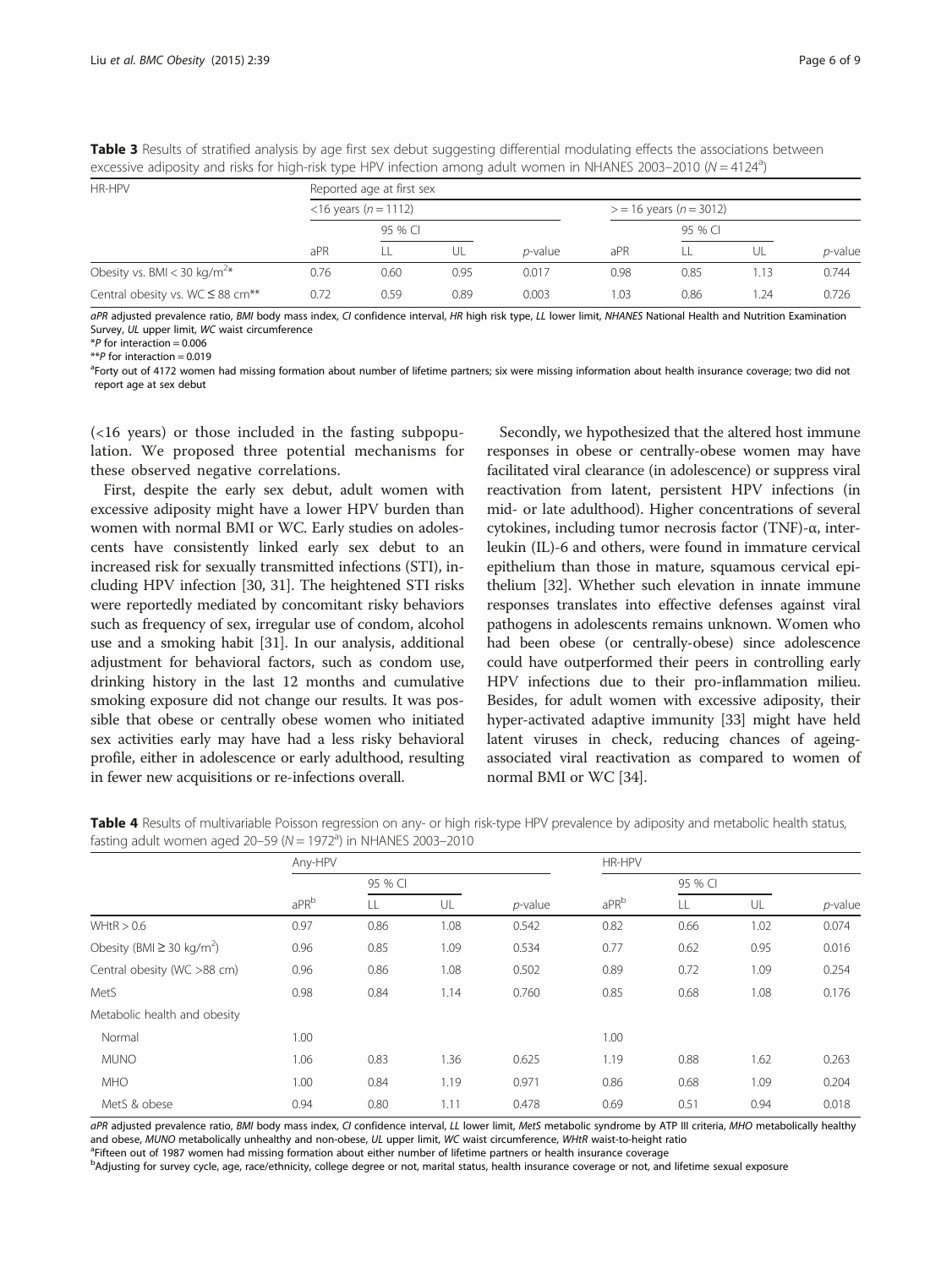<span id="page-6-0"></span>Lastly, obese individuals may have paid more visits to healthcare providers because of their cardio-metabolic comorbidities, such as hypertension or diabetes [\[12\]](#page-7-0). The observed negative associations between excessive adiposity and HR-HPV infection were probable results of vigilant screening or diagnosis. Furthermore, a cohort effect could have also explained for an overall, low lifetime exposure risk for HPV in older women; [\[35](#page-7-0)] this potential risk-modifying effect by age at sex debut was particularly evident in the younger (aged 20–34) than the older cohorts (aged 35–50 or 50–59).

To our knowledge, the current study was also among the few investigations in examining metabolic health effects on a specific infection. The finding that obese or MUO (metabolically unhealthy obese) women showed a significantly low probability for HR-HPV but not anytype HPV infection has raised our concerns about a biased, fasting subpopulation. Statistically, we have accounted for the relative low participation of diabetic participants in the fasting session by use of appropriate sampling weights as suggested [[22\]](#page-7-0). Fasting women also appeared to have a similar degree of adiposity to those in the primary analysis in terms of BMI, waist circumference or WHtR (Additional file 1: Table S1). The only apparent difference between the primary and the fasting population was the highest degree of educational attainment by study participants; 29.7 % of fasting women reported a college education or higher whereas 26.2 % of the overall analytic sample did so  $(P = 0.041)$ . We believe that selection bias was unlikely to fully explain for the strong reverse associations found between HR-HPV and metabolically unhealthy obesity or obesity alone. Large longitudinal studies are needed to prospectively assess influences of excessive adiposity and its associated metabolic derangements on the natural history of HPV infection.

#### Limitations

There are several limitations in interpreting our study results. First, the lack of temporality was inherent in the cross-sectional data. Cervical HPV infection is a well-defined local infection, and the potential for causing systemic ectopic disposition of fatty tissue is thus unlikely. Nevertheless, the conjecture of infectionassociated adipogenesis needs to be prospectively evaluated as in other obesity-inducing viral infections [\[36](#page-7-0)]. Secondly, the current study could not fully examine whether or how the HPV immunization could have affected the adiposity-HPV relationship. The documentation of HPV vaccination among survey participants began since 2006 and only a minority of women had received the vaccine: 3.1 % in 2007–2008 and 5.2 % in 2009–2010. When we repeated the analysis on women enrolled in these two survey cycles (2007–2010,  $N = 2568$ ) and adjusted for the HPV vaccination history, the strength of association between central obesity and any-HPV was similar ( $aPR = 0.92$ ) but was not statistically significant ( $P = 0.171$ ). Moreover, as we did not include women of BMI <  $18.5$  Kg/m<sup>2</sup> in the current analysis, whether low adiposity correlated with a disproportionately high likelihood for prevalent HPV (supporting a monotonically deceasing, dose–response association); or whether women of an abnormally low BMI they similarly exhibited low rates of HPV infection (suggesting an inverse Ushaped association) remains unexplored.

The current study also failed to examine for the contribution of inflammatory proteins or cytokines to the observed reverse associations because conventional inflammatory biomarkers, including ferritin or C-reactive protein, were not available for women of all age groups [[21\]](#page-7-0). Among well-studied adipokines secreted by white adipose tissues, leptin and adiponectin have been implicated in changed immune responses by exerting their pro- and anti-inflammatory activity in both innate and adaptive immunity, separately [\[37](#page-8-0), [38\]](#page-8-0). To elucidate the mechanism involved in the polarization between pro- and anti-inflammatory pathways during the development and maintenance of visceral adiposity, longitudinally collected immune correlates at the cervix may provide anchoring information to disentangle the causal from collateral events.

Lastly, according to Sumner and colleagues, the currently-adopted, lipid-based definition for MetS were likely to misclassify NHB women as metabolically healthy when in fact they might already exhibit significant insulin resistance [\[39\]](#page-8-0). Yet, ad-hoc sensitivity analysis that excluded NHB women from the fasting population revealed unaltered results (data not shown). As such, we believed that findings of the current study were at little risk for ethnicity-associated misclassification bias.

#### Conclusions

In this US-representative adult female population, obesity or central obesity was not substantially associated with HPV infection in general. However, in certain subpopulations, women with excessive adiposity or its relevant metabolic dysfunction showed a considerably reduced HR-HPV prevalence. Particularly, early sex debut in adolescence seemed to modulate such reduction in obese or centrally-obese individuals. Prospective studies are needed to further assess the influence of excessive adiposity on the natural course of HPV infection, particularly on the initial acquisition and clearance in early adulthood as well as on the viral persistence in later adulthood.

# Additional file

[Additional file 1: Figures S1-2 and Tables S1-2.](http://www.biomedcentral.com/content/supplementary/s40608-015-0071-3-s1.docx) (DOCX 671 kb)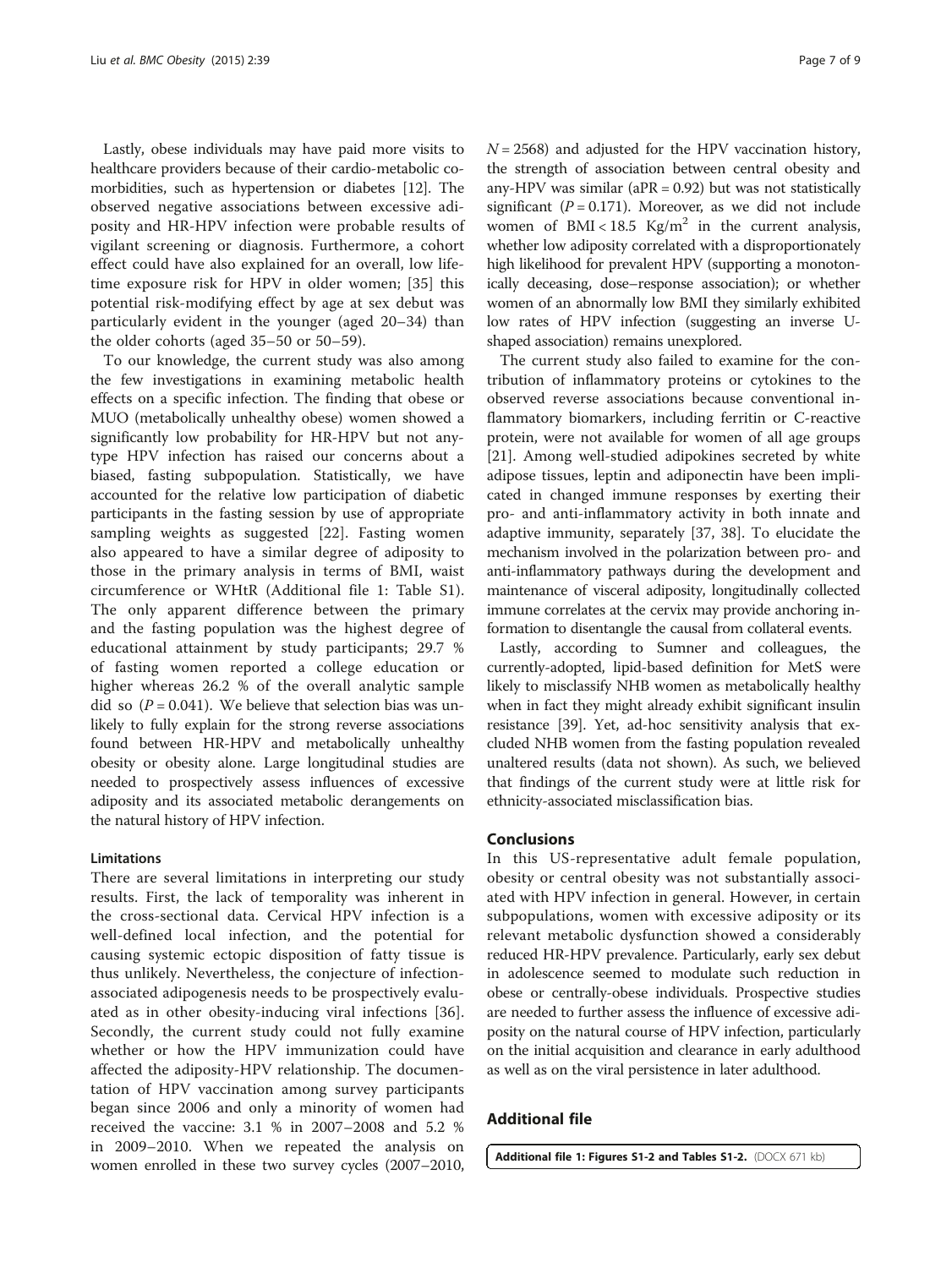#### <span id="page-7-0"></span>Competing interests

The authors declare that they have no competing interests.

#### Authors' contributions

SL, HC, JC and YH designed the study. SL and TH conducted the research and analyzed the data. SL, HC, TH, JC and YH interpreted the results, contributed to the discussion, wrote and reviewed the manuscript. SL had primary responsibility for the final content. All authors read and approved the final manuscript.

#### Authors' information

Not applicable

### Acknowledgements

None. This work was not supported by any institution or agency.

#### Author details

<sup>1</sup>College of Medicine, Chang Gung University, Wen Hwa 1st Rd., Gueishan District, Taoyuan City 333, Taiwan. <sup>2</sup>Department of Family Medicine, Chang Gung Memorial Hospital at Linkou, 5 Fuhsin Street, Gueishan District, Taoyuan City 333, Taiwan. <sup>3</sup>Department of Public Health, School of Medicine, National Yang Ming University, No.155, Sec.2, Li Nong Street, Taipei 112, Taiwan. <sup>4</sup> Department of Emergency Medicine, Chang Gung Memorial Hospital at Linkou, 5 Fuhsin Street, Gueishan District, Taoyuan City 333, Taiwan. <sup>5</sup>Department of Pediatrics, Chang Gung Memorial Hospital at Linkou, 5 Fuhsin Street, Gueishan District, Taoyuan City 333, Taiwan.

# Received: 29 April 2015 Accepted: 21 September 2015

#### References

- Ashley RL, Militoni J, Lee F, Nahmias A, Corey L. Comparison of Western blot (immunoblot) and glycoprotein G-specific immunodot enzyme assay for detecting antibodies to herpes simplex virus types 1 and 2 in human sera. J Clin Microbiol. 1988;26(4):662–7.
- 2. Woodman C, Collins S, Young L. The natural history of cervical HPV infection: unresolved issues. Nat Rev Cancer. 2007;7(1):11–22.
- 3. Arbyn M, de Sanjose S, Saraiya M, Sideri M, Palefsky J, Lacey C, et al. EUROGIN 2011 roadmap on prevention and treatment of HPV-related disease. Int J Cancer. 2012;131(9):1969–82. doi:[10.1002/ijc.27650](http://dx.doi.org/10.1002/ijc.27650).
- Strickler HD, Burk RD, Fazzari M, Anastos K, Minkoff H, Massad LS, et al. Natural history and possible reactivation of human papillomavirus in human immunodeficiency virus-positive women. J Nat Cancer Inst. 2005;97(8):577–86. doi:[10.1093/jnci/dji073](http://dx.doi.org/10.1093/jnci/dji073).
- Theiler RN, Farr SL, Karon JM, Paramsothy P, Viscidi R, Duerr A, et al. High-risk human papillomavirus reactivation in human immunodeficiency virus-infected women: risk factors for cervical viral shedding. Obstet Gynecol. 2010;115(6):1150–8. doi:[10.1097/](http://dx.doi.org/10.1097/AOG.0b013e3181e00927) [AOG.0b013e3181e00927](http://dx.doi.org/10.1097/AOG.0b013e3181e00927).
- 6. Falagas ME, Kompoti M. Obesity and infection. Lancet Infect Dis. 2006;6(7):438–46. doi[:10.1016/S1473-3099\(06\)70523-0](http://dx.doi.org/10.1016/S1473-3099(06)70523-0).
- 7. Louie JK, Acosta M, Samuel MC, Schechter R, Vugia DJ, Harriman K, et al. A novel risk factor for a novel virus: obesity and 2009 pandemic influenza A (H1N1). Clin Infect Dis. 2011;52(3):301–12. doi:[10.1093/cid/ciq152.](http://dx.doi.org/10.1093/cid/ciq152)
- 8. Fernandez-Real JM, Ferri MJ, Vendrell J, Ricart W. Burden of infection and fat mass in healthy middle-aged men. Obesity. 2007;15(1):245–52. doi[:10.1038/oby.2007.541](http://dx.doi.org/10.1038/oby.2007.541).
- 9. Wee CC, Huang A, Huskey KW, McCarthy EP. Obesity and the likelihood of sexual behavioral risk factors for HPV and cervical cancer. Obesity. 2008;16(11):2552–5. doi[:10.1038/oby.2008.394](http://dx.doi.org/10.1038/oby.2008.394).
- 10. Nieman DC, Henson DA, Nehlsen-Cannarella SL, Ekkens M, Utter AC, Butterworth DE, et al. Influence of obesity on immune function. J Am Diet Assoc. 1999;99(3):294–9.
- 11. Fantuzzi G. Adipose tissue, adipokines, and inflammation. J Allergy Clin Immunol. 2005;115(5):911–9. doi[:10.1016/j.jaci.2005.02.023](http://dx.doi.org/10.1016/j.jaci.2005.02.023).
- 12. Liu SH, Rositch AF, Viscidi RP, Silver MI, Burke AE, Gravitt PE. Obesity and human papillomavirus infection in perimenopausal women. J Infect Dis. 2013;208(7):1071–80. doi:[10.1093/infdis/jit297.](http://dx.doi.org/10.1093/infdis/jit297)
- 13. Despres JP. Body fat distribution and risk of cardiovascular disease: an update. Circulation. 2012;126(10):1301–13. doi[:10.1161/circulationaha.111.067264.](http://dx.doi.org/10.1161/circulationaha.111.067264)
- 14. Browning LM, Hsieh SD, Ashwell M. A systematic review of waist-to-height ratio as a screening tool for the prediction of cardiovascular disease and diabetes: 0.5

could be a suitable global boundary value. Nutr Res Rev. 2010;23(2):247–69. doi[:10.1017/s0954422410000144.](http://dx.doi.org/10.1017/s0954422410000144)

- 15. Hadaegh F, Zabetian A, Sarbakhsh P, Khalili D, James WP, Azizi F. Appropriate cutoff values of anthropometric variables to predict cardiovascular outcomes: 7.6 years follow-up in an Iranian population. Int J Obes (Lond). 2009;33(12):1437–45. doi[:10.1038/ijo.2009.180](http://dx.doi.org/10.1038/ijo.2009.180).
- 16. Sims EA. Are there persons who are obese, but metabolically healthy? Metabolism. 2001;50(12):1499–504. doi:[10.1053/meta.2001.27213](http://dx.doi.org/10.1053/meta.2001.27213).
- 17. The Global Burden of Metabolic Risk Factors for Chronic Diseases Collaboration (BMI Mediated Effects)\*. Metabolic mediators of the effects of body-mass index, overweight, and obesity on coronary heart disease and stroke: a pooled analysis of 97 prospective cohorts with 1·8 million participants. Lancet. 2014;383:970–83.
- 18. Moore LL, Chadid S, Singer MR, Kreger BE, Denis GV. Metabolic Health Reduces Risk of Obesity-Related Cancer in Framingham Study Adults. Cancer Epidemiol Biomarkers Prev. 2014. doi:[10.1158/1055-9965.EPI-14-0240.](http://dx.doi.org/10.1158/1055-9965.EPI-14-0240)
- 19. Gravitt P. The known unknowns of HPV natural history. J Clin Invest. 2011;121(12):4593–9.
- 20. NCHS Research Ethics Review Board (ERB) Approval. Centers for Disease Control and Prevention, C.D.C.<http://www.cdc.gov/nchs/nhanes/irba98.htm>. Accessed on 09/29/2015.
- 21. Centers for Disease Control and Prevention CDC, National Center for Health Statistics NCHS. National Health and Nutrition Examination Survey Data. Hyattsville, MD: U.S. Department of Health and Human Services, Centers for Disease Control and Prevention. [http://www.cdc.gov/nchs/](http://www.cdc.gov/nchs/nhanes/about_nhanes.htm) [nhanes/about\\_nhanes.htm](http://www.cdc.gov/nchs/nhanes/about_nhanes.htm). Accessed on 09/29/2015.
- 22. Johnson CL, Paulose-Ram R, Ogden CL. National Health and Nutrition Examination Survey: Analytic guidelines, 1999–2010. In: DHHS, editor. Hyattsville, MD: National Center for Health Statistics; 2013.
- 23. WHO. BMI classification. In: Global Database on Body Mass Index. Geneva: World Health Organization. [http://apps.who.int/bmi/](http://apps.who.int/bmi/index.jsp?introPage=intro_3.html) [index.jsp?introPage=intro\\_3.html](http://apps.who.int/bmi/index.jsp?introPage=intro_3.html). Accessed on 09/29/2015.
- 24. Grundy SM, Brewer Jr HB, Cleeman JI, Smith Jr SC, Lenfant C, American Heart A, et al. Definition of metabolic syndrome: Report of the National Heart, Lung, and Blood Institute/American Heart Association conference on scientific issues related to definition. Circulation. 2004;109(3):433–8. doi:[10.1161/01.CIR.0000111245.75752.C6](http://dx.doi.org/10.1161/01.CIR.0000111245.75752.C6).
- 25. Hamer M, Stamatakis E. Metabolically healthy obesity and risk of all-cause and cardiovascular disease mortality. J Clin Endocrinol Metab. 2012;97(7):2482–8. doi:[10.1210/jc.2011-3475](http://dx.doi.org/10.1210/jc.2011-3475).
- 26. WHO. Obesity: Preventing and managing the global epidemic. Report of a WHO consultation. In: WHO Technical Report Series. 2000. [http://whqlibdoc.who.int/](http://whqlibdoc.who.int/trs/WHO_TRS_894.pdf?ua=1) [trs/WHO\\_TRS\\_894.pdf?ua=1.](http://whqlibdoc.who.int/trs/WHO_TRS_894.pdf?ua=1) Accessed on 09/29/2015.
- 27. IDF. Worldwide Definition of The Metabolic Syndrome. Brussels, Belguim: International Diabetes Federation; 2006. [http://www.idf.org/metabolic](http://www.idf.org/metabolic-syndrome)[syndrome](http://www.idf.org/metabolic-syndrome). Accessed on 09/29/2015.
- 28. Deddens JA, Petersen MR. Approaches for estimating prevalence ratios. Occup Environ Med. 2008;2008(65):501–6.
- 29. StataCorp LP. Stata Statistical Software: Release 13. College Station, TX. 2013.
- 30. Holford TR. Understanding the effects of age, period, and cohort on incidence and mortality rates Ann Rev Pub. Health. 1991;12:425–57.
- 31. Keyes KM, Utz RL, Robinson W, Li G. What is a cohort effect? Comparison of three statistical methods for modeling cohort effects in obesity prevalence in the United States, 1971–2006. Soc Sci Med. 2010;70:1100–8.
- 32. Reither EN, Hauser RM, Yang Y. Do birth cohorts matter? Age-period-cohort analyses of the obesity epidemic in the United States. Soc Sci Med. 2009;69:1439–48.
- 33. Tilg H, Moschen AR. Adipocytokines: mediators linking adipose tissue, inflammation and immunity. Nat Rev Immunol. 2006;6:772–83.
- 34. Smithrithee R, Niyonsaba F, Kiatsurayanon C, Ushio H, Ikeda S, Okumura K, et al. Human beta-defensin-3 increases the expression of interleukin-37 through CCR6 in human keratinocytes. J Dermatol Sci. 2015;77(1):46–53. doi[:10.1016/j.jdermsci.2014.12.001.](http://dx.doi.org/10.1016/j.jdermsci.2014.12.001)
- 35. Gravitt PE, Rositch AF, Silver MI, Marks MA, Chang K, Burke AE, et al. A cohort effect of the sexual revolution may be masking an increase in human papillomavirus detection at menopause in the United States. J Infect Dis. 2013;207(2):272–80. doi:[10.1093/infdis/jis660.](http://dx.doi.org/10.1093/infdis/jis660)
- 36. Almgren M, Atkinson R, He J, Hilding A, Hagman E, Wolk A, et al. Adenovirus-36 is associated with obesity in children and adults in sweden as determined by rapid ELISA. PLoS One. 2012;7(7):e41652. doi[:10.1371/](http://dx.doi.org/10.1371/journal.pone.0041652) [journal.pone.0041652](http://dx.doi.org/10.1371/journal.pone.0041652).